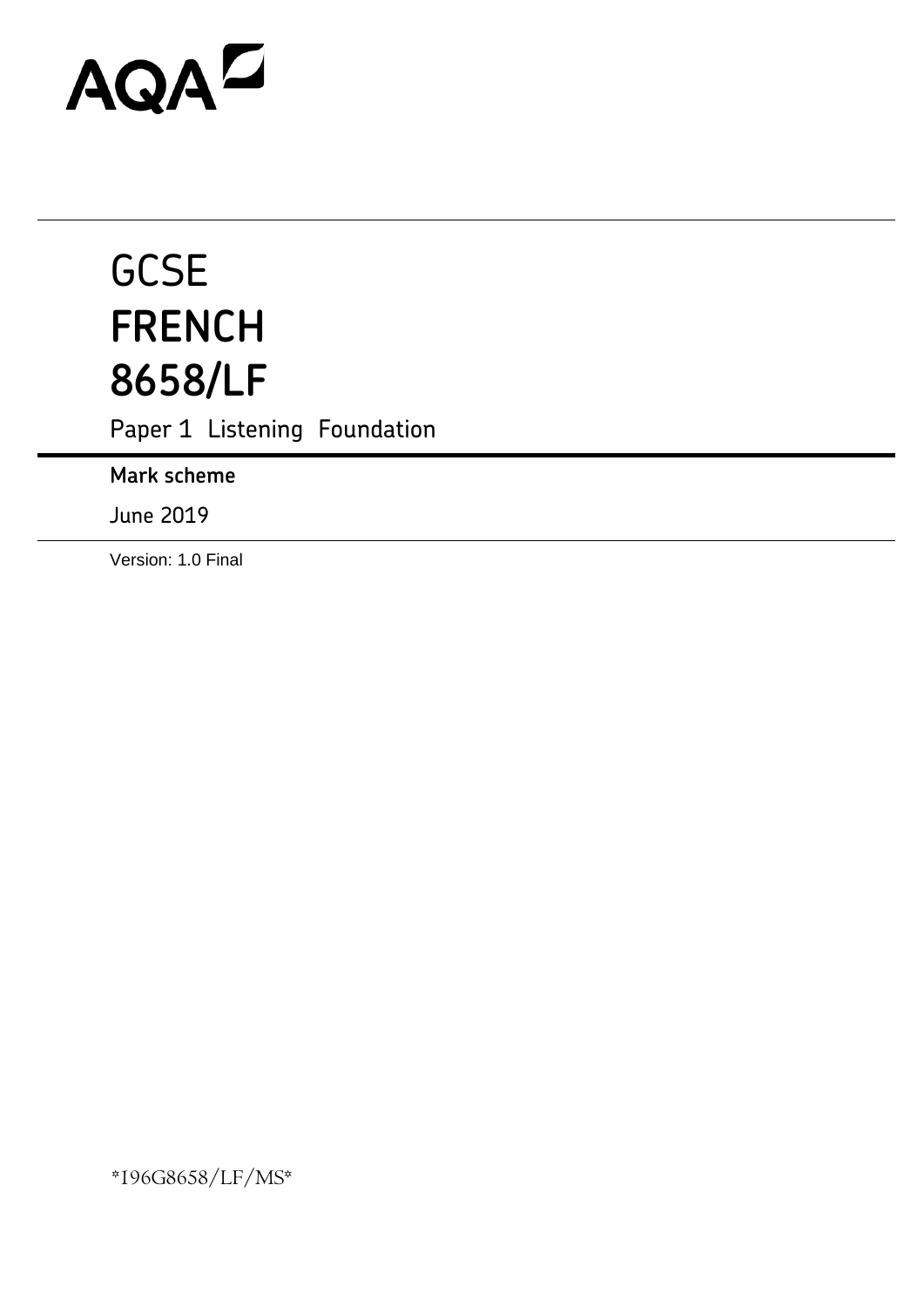Mark schemes are prepared by the Lead Assessment Writer and considered, together with the relevant questions, by a panel of subject teachers. This mark scheme includes any amendments made at the standardisation events which all associates participate in and is the scheme which was used by them in this examination. The standardisation process ensures that the mark scheme covers the students' responses to questions and that every associate understands and applies it in the same correct way. As preparation for standardisation each associate analyses a number of students' scripts. Alternative answers not already covered by the mark scheme are discussed and legislated for. If, after the standardisation process, associates encounter unusual answers which have not been raised they are required to refer these to the Lead Examiner.

It must be stressed that a mark scheme is a working document, in many cases further developed and expanded on the basis of students' reactions to a particular paper. Assumptions about future mark schemes on the basis of one year's document should be avoided; whilst the guiding principles of assessment remain constant, details will change, depending on the content of a particular examination paper.

Further copies of this mark scheme are available from aqa.org.uk

#### **Copyright information**

For confidentiality purposes acknowledgements of third-party material are published in a separate booklet which is available for free download from [www.aqa.org.uk](http://www.aqa.org.uk/) after the live examination series.

Copyright © 2019 AQA and its licensors. All rights reserved.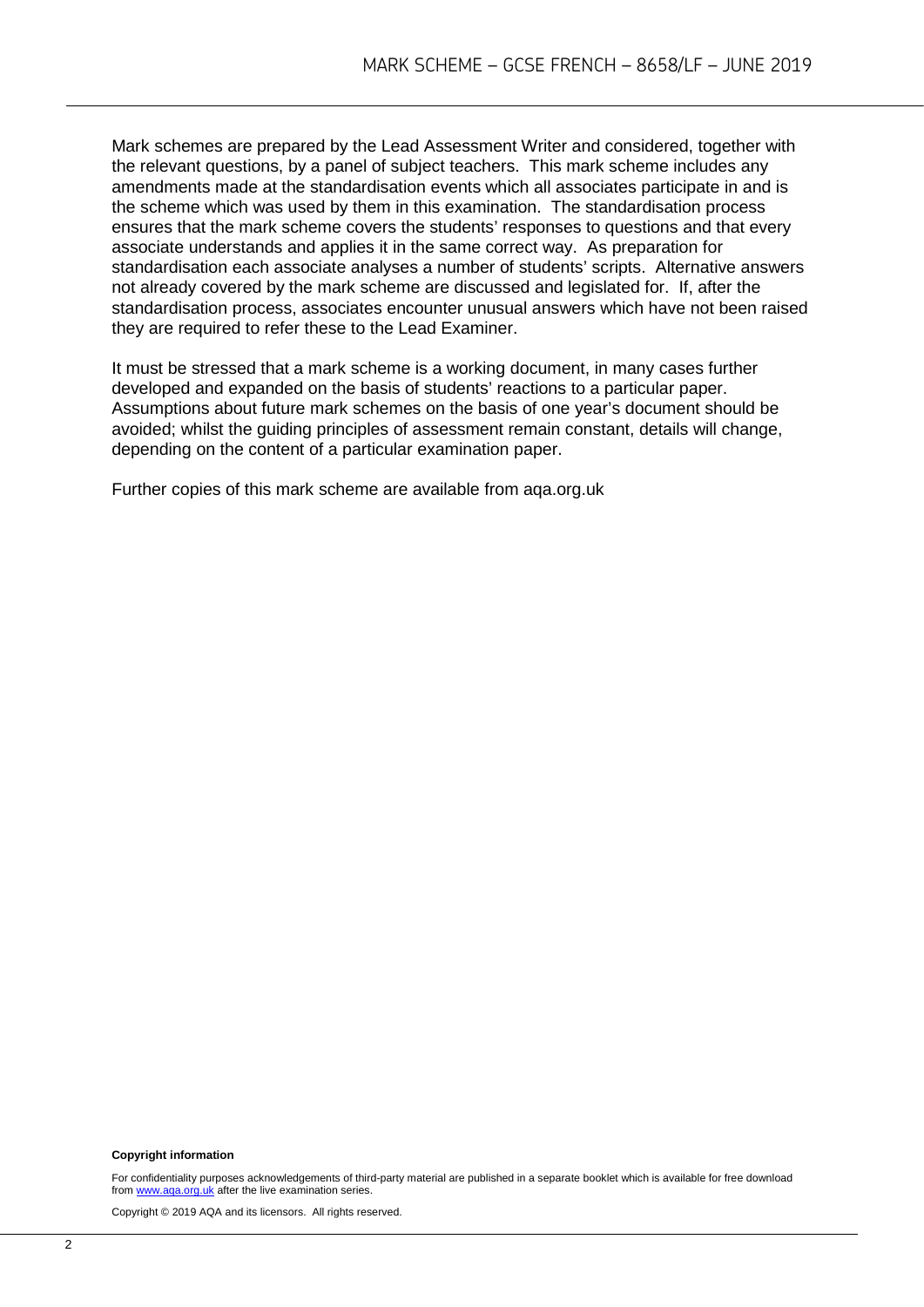# Listening and Reading tests

## General principles of marking

Non-verbal answers

Follow the mark scheme as set out.

### **Verbal answers (English or target language)**

- 1. The basic principle of assessment is that students should gain credit for what they know, understand and can do; provided their written response communicates the required message without ambiguity, it will get the mark. The following guidance should be borne in mind when marking.
	- (a) Credit should be given for all answers which convey the key idea required intelligibly and without ambiguity. This applies whether the answer is in English or target language. A separate assessment of spelling, punctuation and grammar is not required because of the nature of the answers. However, these aspects are an integral part of assessing communication and marks cannot be awarded where errors in spelling, punctuation or grammar lead to a failure to communicate the required information **without ambiguity**.
	- (b) Where a student has given alternatives or additional information in an answer, the following criteria should be applied: - if the alternative/addition does not contradict the key idea/make it ambiguous, **accept** - If the alternative/addition contradicts the key idea or makes it ambiguous, **reject**.
	- (c) Where numbered lines are given within a question/section of a question, credit should be given for correct answers, no matter which line they appear on.
	- (d) Where a question has more than one **section (eg (i) and (ii))**, a candidate may include as part of the answer to one section the information required to answer another section. Eg, in Listening, information required to answer section (ii) might be given as part of the answer to section (i). In such cases, credit should be given for having answered section (ii), provided that no incorrect answer has been given for that section in the correct place on the question paper.
- 2. In questions where students are asked to give for example a list of three items, only the first three items they write down should be considered for assessment purposes.
- 3. No mark scheme can cover all possible answers. When in doubt, look for the key idea.
- 4. Where a student has crossed out an answer and what was underneath remains legible then it should be marked. When part of an answer is crossed out, then only what remains should be considered.
- 5. .../.. means that these are acceptable alternative answers in the mark scheme. (.....) means that this information is not needed for full marks to be awarded.
- 6. In questions which are T/F/? or  $\sqrt{X/}$  in either Section A or Section B, a mix and match approach should be tolerated and credit given where it is clear and unambiguous (eg consistent use by the candidate). If candidates write 'True' instead of 'V' for Vrai in Section B, this should also be credited despite the wrong language being used.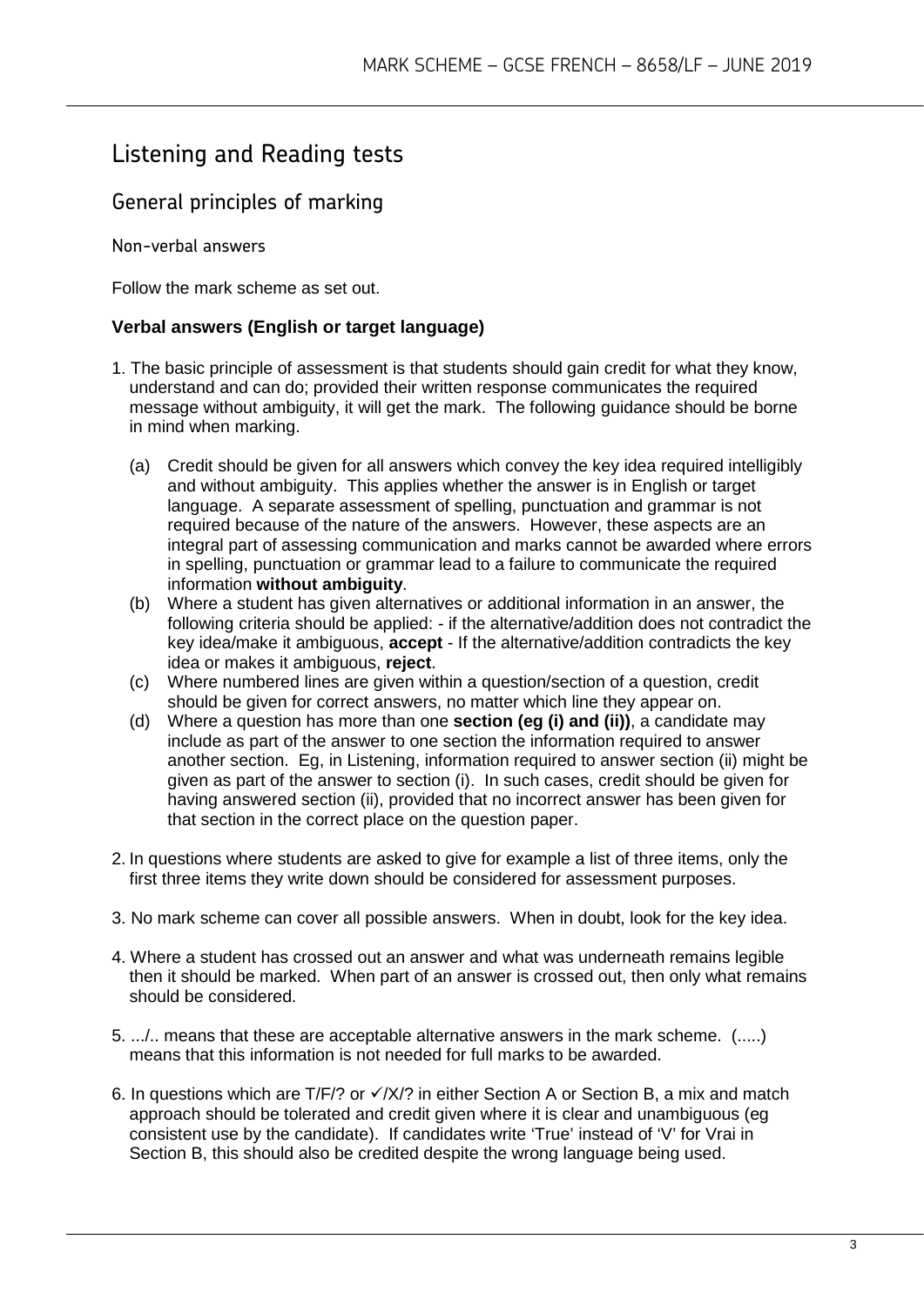- 7. The following general principles should be applied in relation to answers in the target language in Section B:
	- A. Incorrect personal pronouns accept (unless this causes ambiguity)
	- B. Incorrect possessive adjectives accept (unless this causes ambiguity)
	- C. Wrong gender accept (unless this causes ambiguity)
	- D. Infinitive will normally communicate without ambiguity, so should be accepted
	- E. Wrong tense accept as long as student comprehension is not in question
	- F. Minor spelling errors accept as long as the answer is understandable with no ambiguity. In Section B, this means that even if the spelling error results in the creation of a word in another language, including English, then provided it is a recognisable attempt at a spelling in the target language, it will be credited.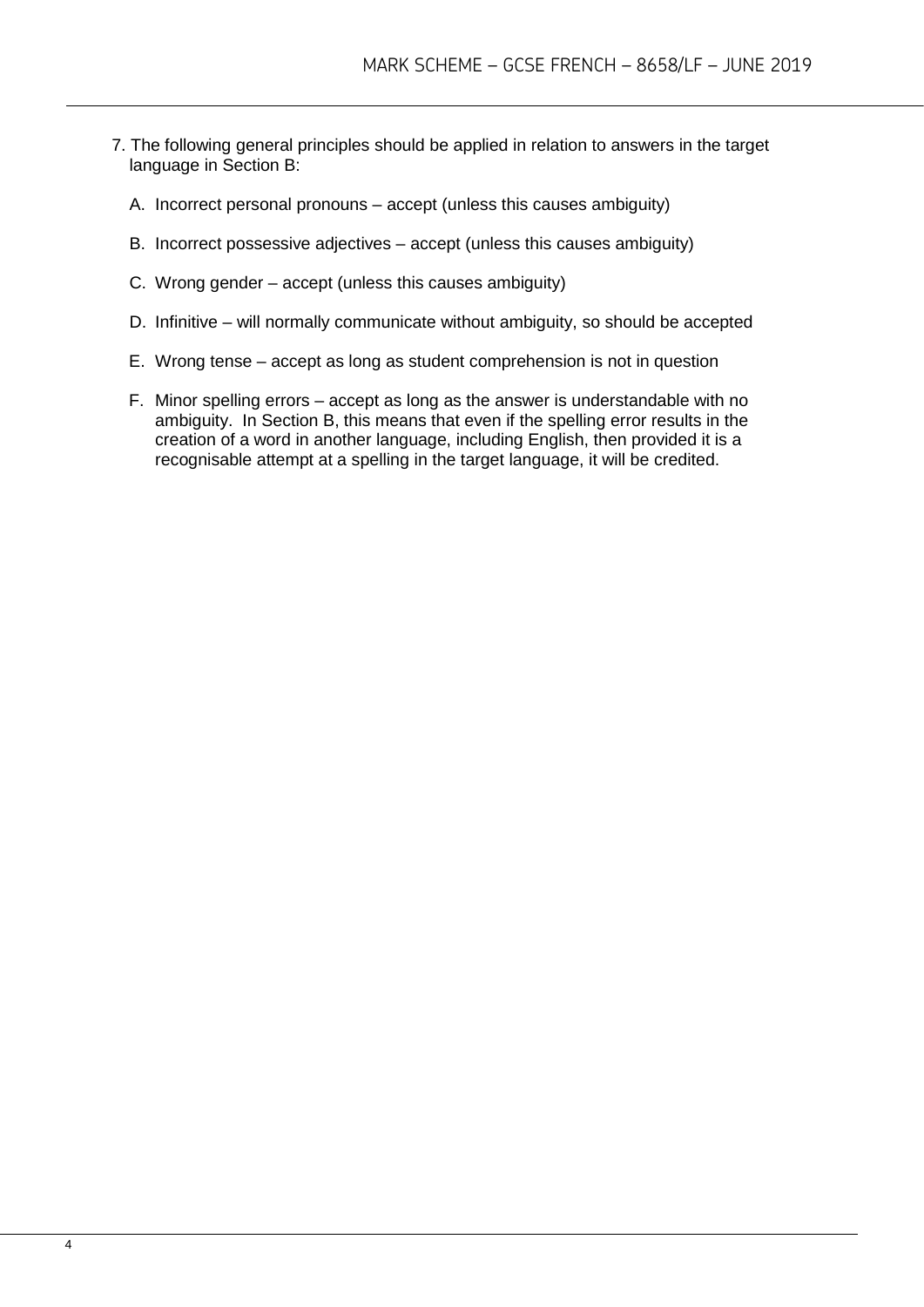| Question | <b>Accept</b> | <b>Mark</b> |
|----------|---------------|-------------|
| 01       | r.            |             |

| Question | <b>Accept</b> | <b>Mark</b> |
|----------|---------------|-------------|
| 02       |               |             |

| <b>Question</b> | <b>Accept</b> | <b>Mark</b> |
|-----------------|---------------|-------------|
| 03              |               |             |

| Question | <b>Accept</b> | <b>Mark</b> |
|----------|---------------|-------------|
| 04       | u             |             |

| Question | Key idea                                   | <b>Accept</b>       | <b>Reject</b>                             | <b>Mark</b> |
|----------|--------------------------------------------|---------------------|-------------------------------------------|-------------|
| 05       | (in any order)<br>$Mean = 1$<br>$Fish = 1$ | $12 /$ Two fish = 1 | Reject specific types of<br>meat and fish |             |

| <b>Question</b> | Key idea                                                   | <b>Accept</b>                                          | <b>Reject</b>                                  | <b>Mark</b> |
|-----------------|------------------------------------------------------------|--------------------------------------------------------|------------------------------------------------|-------------|
| 06              | Swimming / (she) swims<br>(goes) to the (swimming)<br>pool | Any activity at the pool<br>(e.g. sitting by the pool) | Swimming + wrong place<br>(e.g beach)<br>sport |             |

| <b>Question</b> | Key idea        | <b>Accept</b>                        | <b>Reject</b> | <b>Mark</b> |
|-----------------|-----------------|--------------------------------------|---------------|-------------|
| 07              | smoking/tobacco | cigarettes<br>(she) smokes<br>vaping |               |             |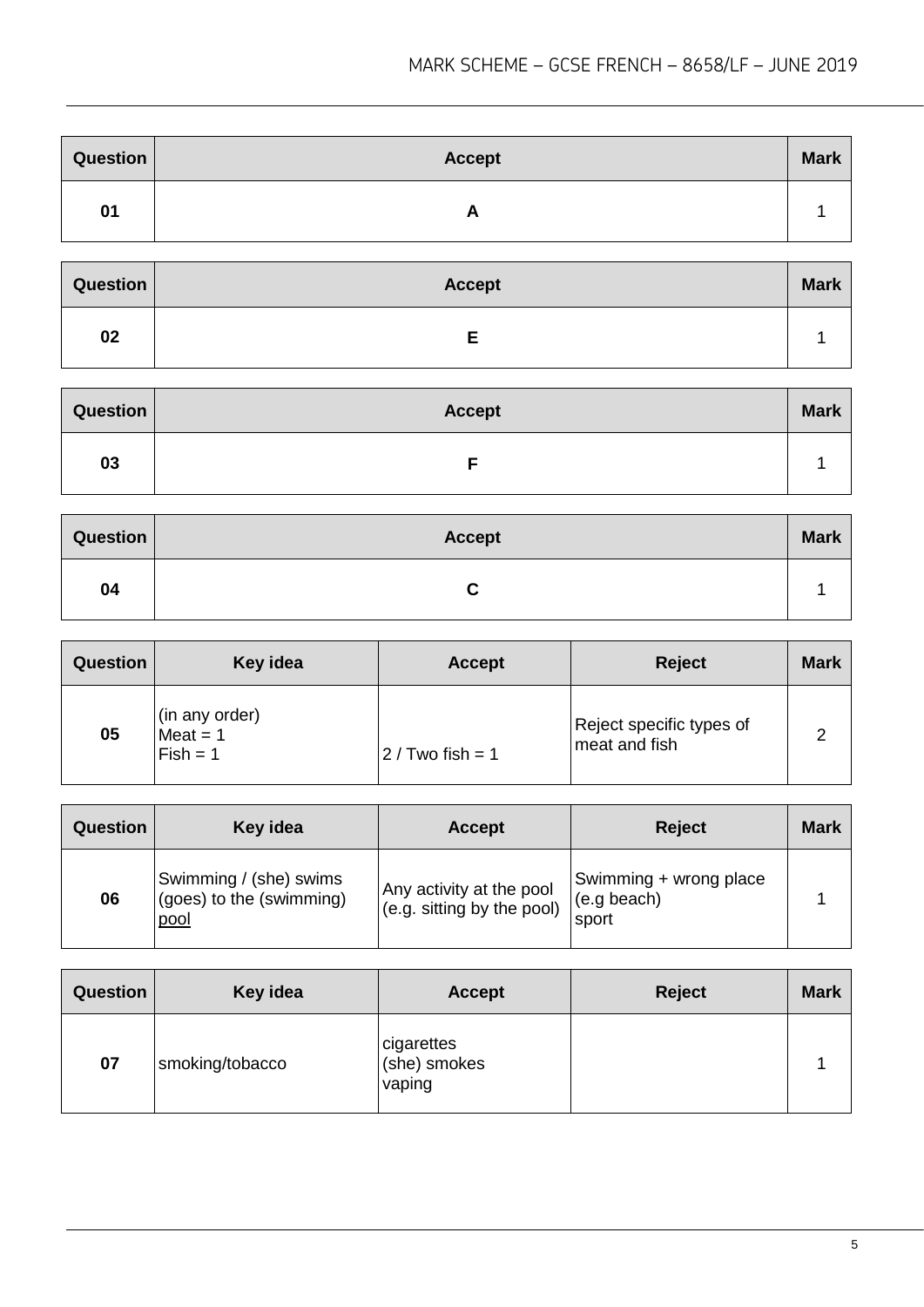| Question | Key idea        | <b>Accept</b>                                                                                                                                                                                              | <b>Reject</b>                                                                           | <b>Mark</b> |
|----------|-----------------|------------------------------------------------------------------------------------------------------------------------------------------------------------------------------------------------------------|-----------------------------------------------------------------------------------------|-------------|
| 08       | (late at night) | watches TV before bed / she sleeps /<br>all night<br>(she) watches TV   ignore specific types of programme<br>(e.g watches sport on the TV)<br>ignore mention of specific person<br>(e.g. with her sister) | $TV$ tc<br>TV is on / loud / noisy<br>Wrong time (e.g after<br>school / in the morning) |             |

| Question | Key idea                                                                                         | <b>Accept</b>                                                | <b>Reject</b>                                                           | <b>Mark</b> |
|----------|--------------------------------------------------------------------------------------------------|--------------------------------------------------------------|-------------------------------------------------------------------------|-------------|
| 09       | to put on weight / a few kilos  <br>I/ to be a (little) bigger / fatter   ignore specific number | to be less thin / skinny<br>of kilos (e.g. put on a<br>kilo) | to be thin / skinny / fat<br>to get fitter / stronger<br>to gain muscle |             |

| <b>Question</b> | <b>Accept</b>        | <b>Mark</b> |
|-----------------|----------------------|-------------|
| 10              | B C E (in any order) |             |

| Question | <b>Accept</b>  | <b>Mark</b> |
|----------|----------------|-------------|
| 11       | $\blacksquare$ |             |

| Question | <b>Accept</b> | <b>Mark</b> |
|----------|---------------|-------------|
| 12       | N             |             |

| Question | <b>Accept</b> | <b>Mark</b> |
|----------|---------------|-------------|
| 13       | D             |             |

| <b>Question</b> | <b>Accept</b>    | <b>Mark</b> |
|-----------------|------------------|-------------|
| 14              | $P+N / P/N / PN$ |             |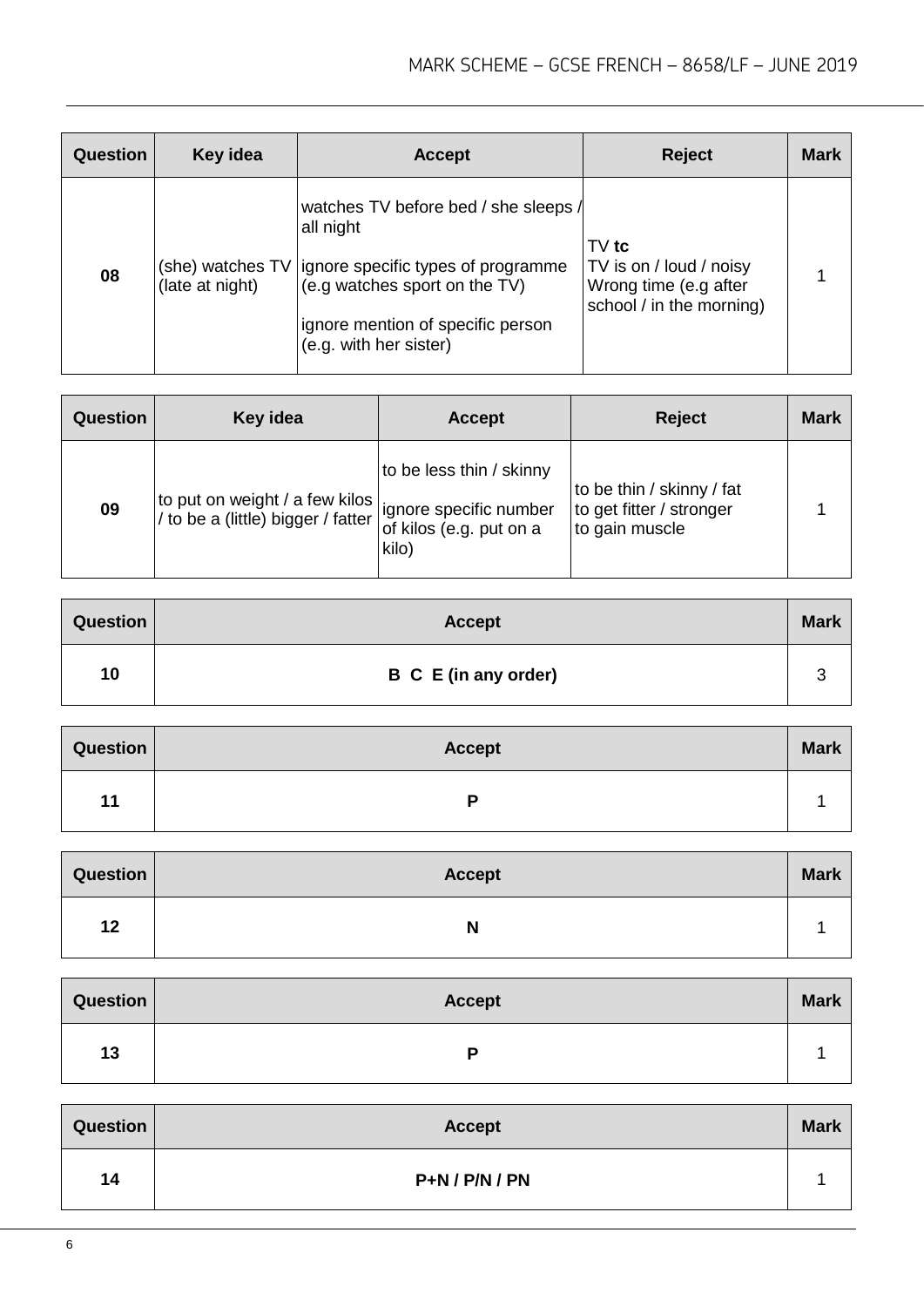| <b>Question</b> | <b>Accept</b>    | <b>Mark</b> |
|-----------------|------------------|-------------|
| 15              | $P+N / P/N / PN$ |             |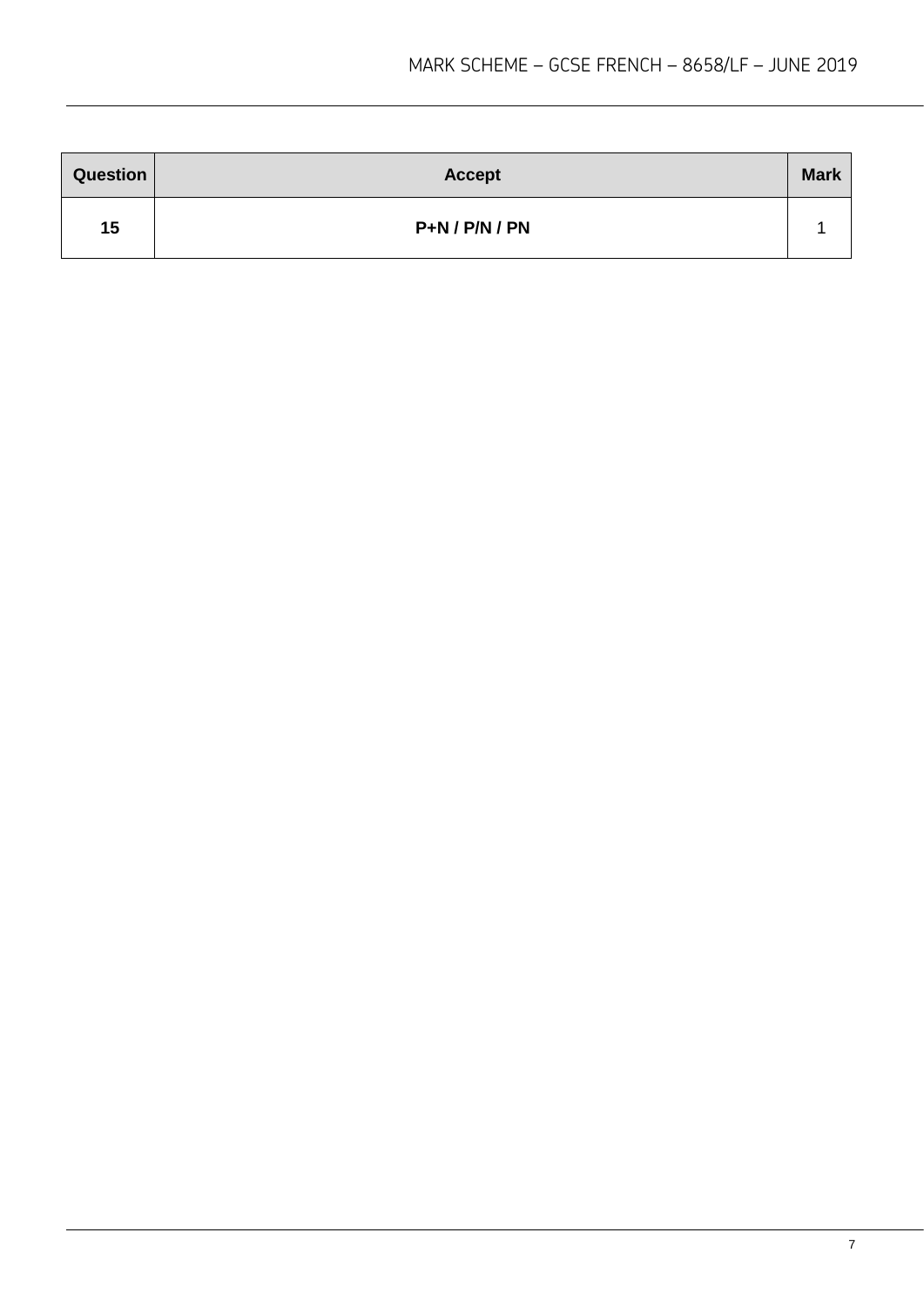| <b>Question</b> | Key idea                                                                      | <b>Accept</b>                                          | <b>Reject</b>                                                                                                                                             | <b>Mark</b> |
|-----------------|-------------------------------------------------------------------------------|--------------------------------------------------------|-----------------------------------------------------------------------------------------------------------------------------------------------------------|-------------|
| 16              | Advantage:<br>(see) lots of / many /<br>different concerts /<br>$singers = 1$ | artists / acts / performers /<br>singers are different | different tc<br>different / lots of music<br>singer (singular)<br>a good occasion<br>see concerts/singers tc (no<br>reference to different or lots<br>of) |             |
|                 | Disadvantage:<br>(it's) expensive / dear =                                    | the (ticket) price / the cost                          | it's expensive and loud<br>(question asks for one<br>disadvantage)                                                                                        |             |

| <b>Question</b> | Key idea                                                                                                            | <b>Accept</b>                            | <b>Reject</b>                                                                                                                                                                         | <b>Mark</b> |
|-----------------|---------------------------------------------------------------------------------------------------------------------|------------------------------------------|---------------------------------------------------------------------------------------------------------------------------------------------------------------------------------------|-------------|
| 17              | Advantage:<br>Camping $= 1$<br>Disadvantage:<br>difficult to / can't eat healthily unhealthy eating / food<br>$= 1$ | staying on a campsite<br>camping is nice | campsite tc<br>the campsite is nice (no<br>reference to the activity of<br>camping)<br>the food tc<br>unhealthy tc<br>difficult to be healthy<br>eat well / properly / proper<br>food |             |

| <b>Question</b> | Key idea                                                                        | <b>Accept</b>                               | Reject                                                                                                                                                                                                                                         | Mark |
|-----------------|---------------------------------------------------------------------------------|---------------------------------------------|------------------------------------------------------------------------------------------------------------------------------------------------------------------------------------------------------------------------------------------------|------|
| 18              | Advantage:<br>Nice weather/rarely rains = $1$                                   | summer<br>nice and hot (implies<br>weather) | (festivals often) in the beautiful weather and<br>atmosphere (question asks for<br>one advantage)<br>beautiful tc<br>beautiful place / festival (no<br>reference to weather)<br>weather tc<br>hot tc (not an advantage of a<br>music festival) |      |
|                 | Disadvantage:<br>The noise / it's noisy / (very /<br>too) loud (music)<br>$= 1$ |                                             | music tc<br>reference to the quality of<br>music (e.g bad music)<br>strong music                                                                                                                                                               |      |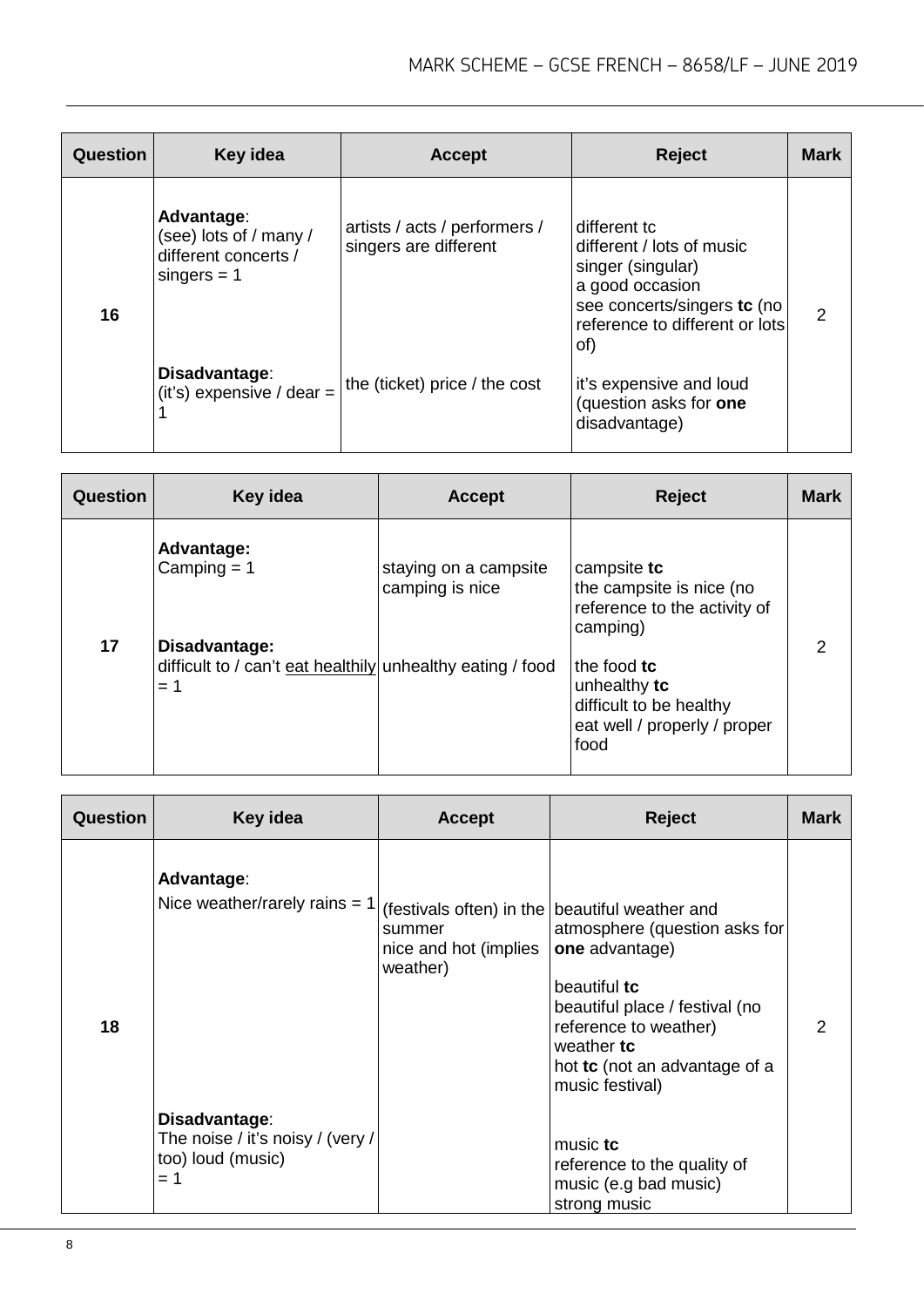| Question | <b>Accept</b> | <b>Mark</b> |
|----------|---------------|-------------|
| 19       | υ             |             |

| <b>Question</b> | <b>Accept</b> | <b>Mark</b> |
|-----------------|---------------|-------------|
| 20              | D<br>D        |             |

| <b>Question</b> | <b>Accept</b> | <b>Mark</b> |
|-----------------|---------------|-------------|
| 21              |               |             |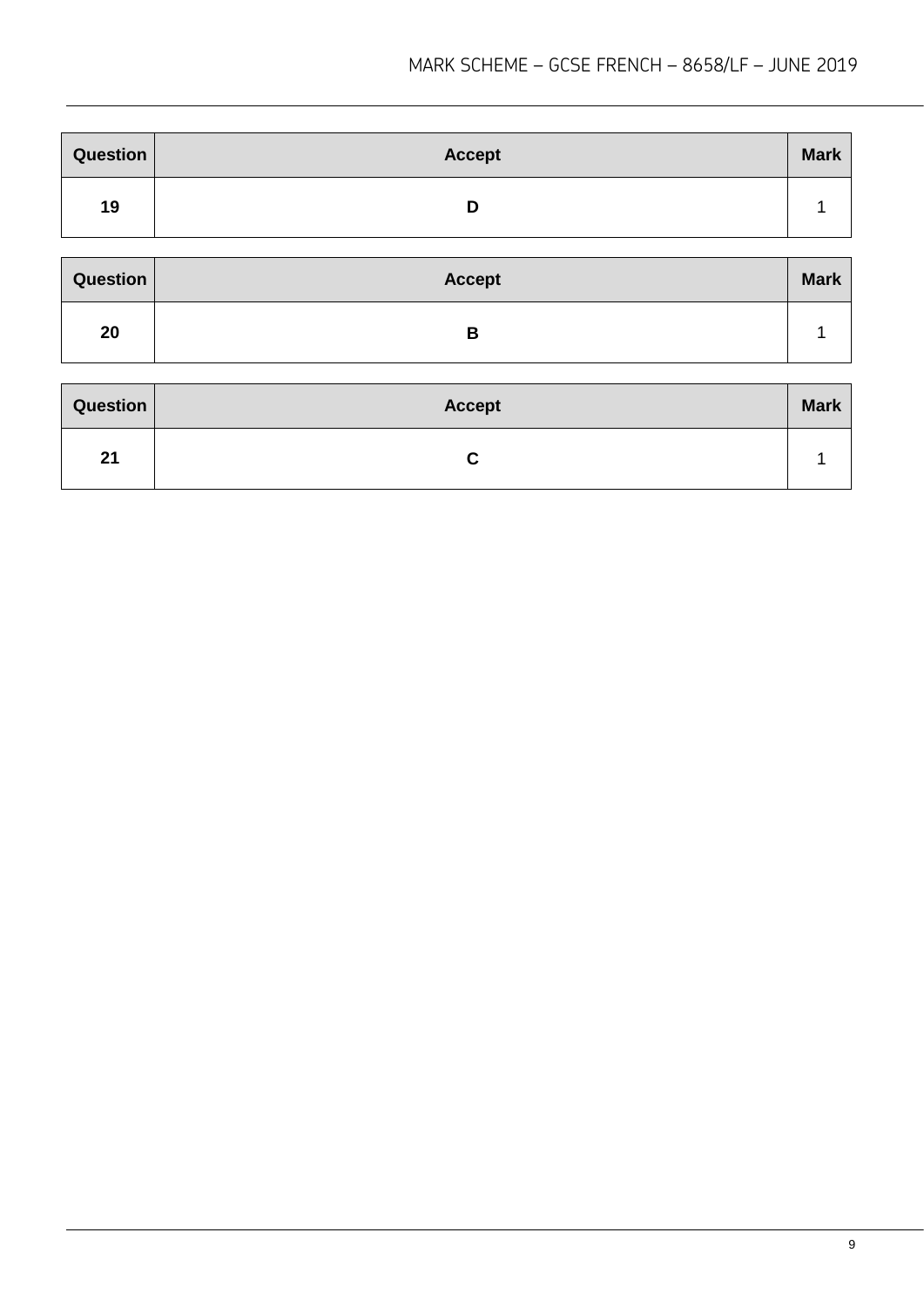| Question | Key idea                                                 | <b>Accept</b>                                                                                                                                                                                 | <b>Reject</b>                                                    | <b>Mark</b> |
|----------|----------------------------------------------------------|-----------------------------------------------------------------------------------------------------------------------------------------------------------------------------------------------|------------------------------------------------------------------|-------------|
| 22.1     | grew / planted / cultivated<br>(all sorts of) vegetables | grow (ignore wrong tense)<br>made a veg patch<br>ignore any extra item which $ $ grew + specific type of<br>does not negate (e.g. plants vegetables (e.g lettuce /<br>/ fruit and vegetables) | sorted vegetables<br>picked / harvested<br>vegetables<br>onions) |             |

| <b>Question</b> | Key idea               | <b>Accept</b>                                                                                              | <b>Reject</b>                                        | <b>Mark</b> |
|-----------------|------------------------|------------------------------------------------------------------------------------------------------------|------------------------------------------------------|-------------|
| 22.2            | (re)use the same plate | use one plate<br>keep the same plate / dish<br>tolerate reference to cutlery if<br>plate is also mentioned | Reference to cutlery to<br>Recyclable / paper plates |             |

| <b>Question</b> | Key idea                           | <b>Accept</b>                                                                                                     | <b>Reject</b>        | <b>Mark</b> |
|-----------------|------------------------------------|-------------------------------------------------------------------------------------------------------------------|----------------------|-------------|
| 22.3            | (will) close / shut the<br>windows | Ignore wrong tense (e.g. closed<br>the windows)<br>tolerate reference to curtains if<br>windows is also mentioned | blinds / curtains tc |             |

| Question | <b>Accept</b> | <b>Mark</b> |
|----------|---------------|-------------|
| 23       | В             |             |

| Question | <b>Accept</b> | <b>Mark</b> |
|----------|---------------|-------------|
| 24       | o             |             |

| Question | <b>Accept</b> | <b>Mark</b> |
|----------|---------------|-------------|
| 25       | u             |             |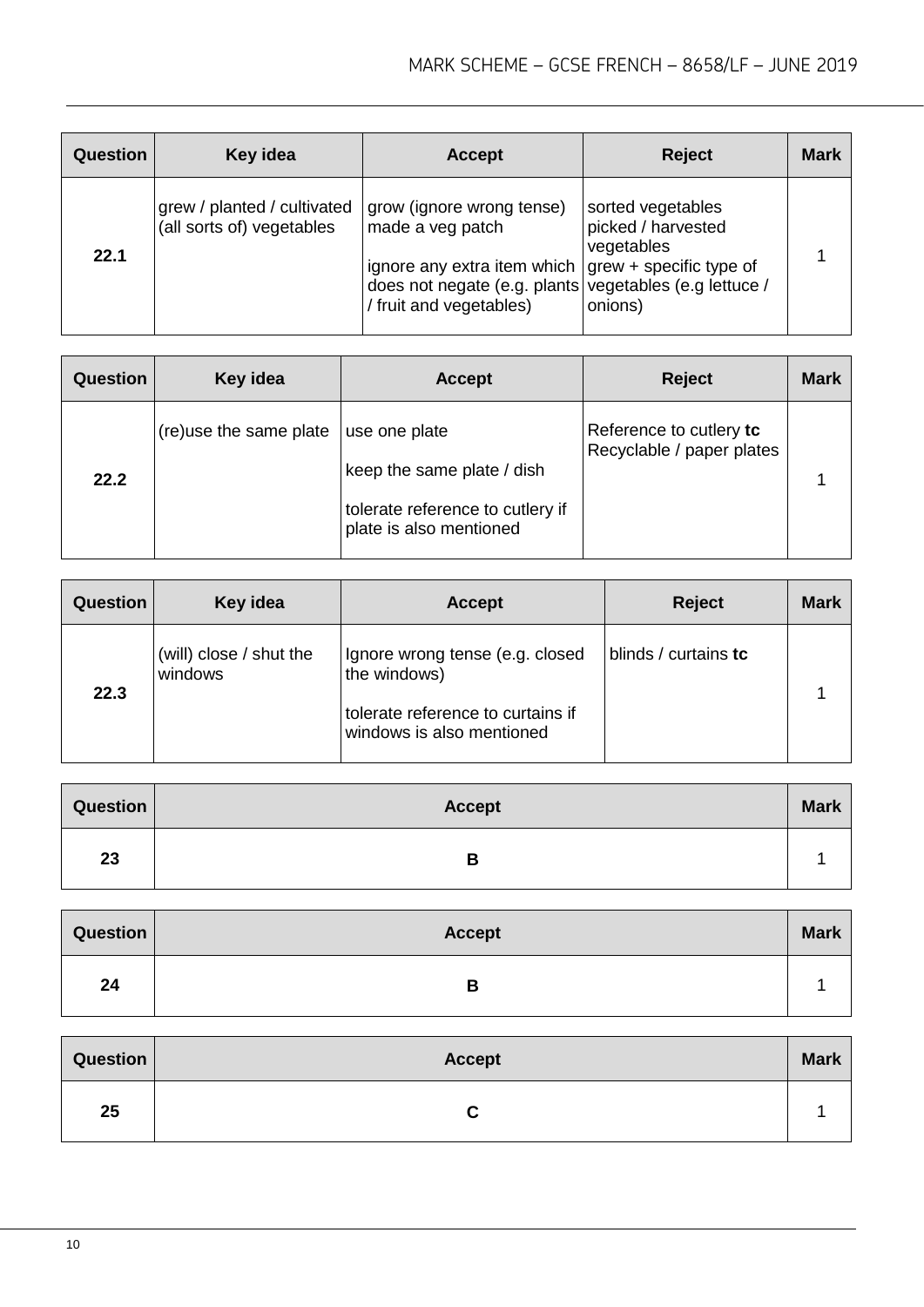| <b>Question</b> | <b>Accept</b> | <b>Mark</b> |
|-----------------|---------------|-------------|
| 26              | A             |             |
| Question        | <b>Accept</b> | <b>Mark</b> |
| 27              | B             |             |